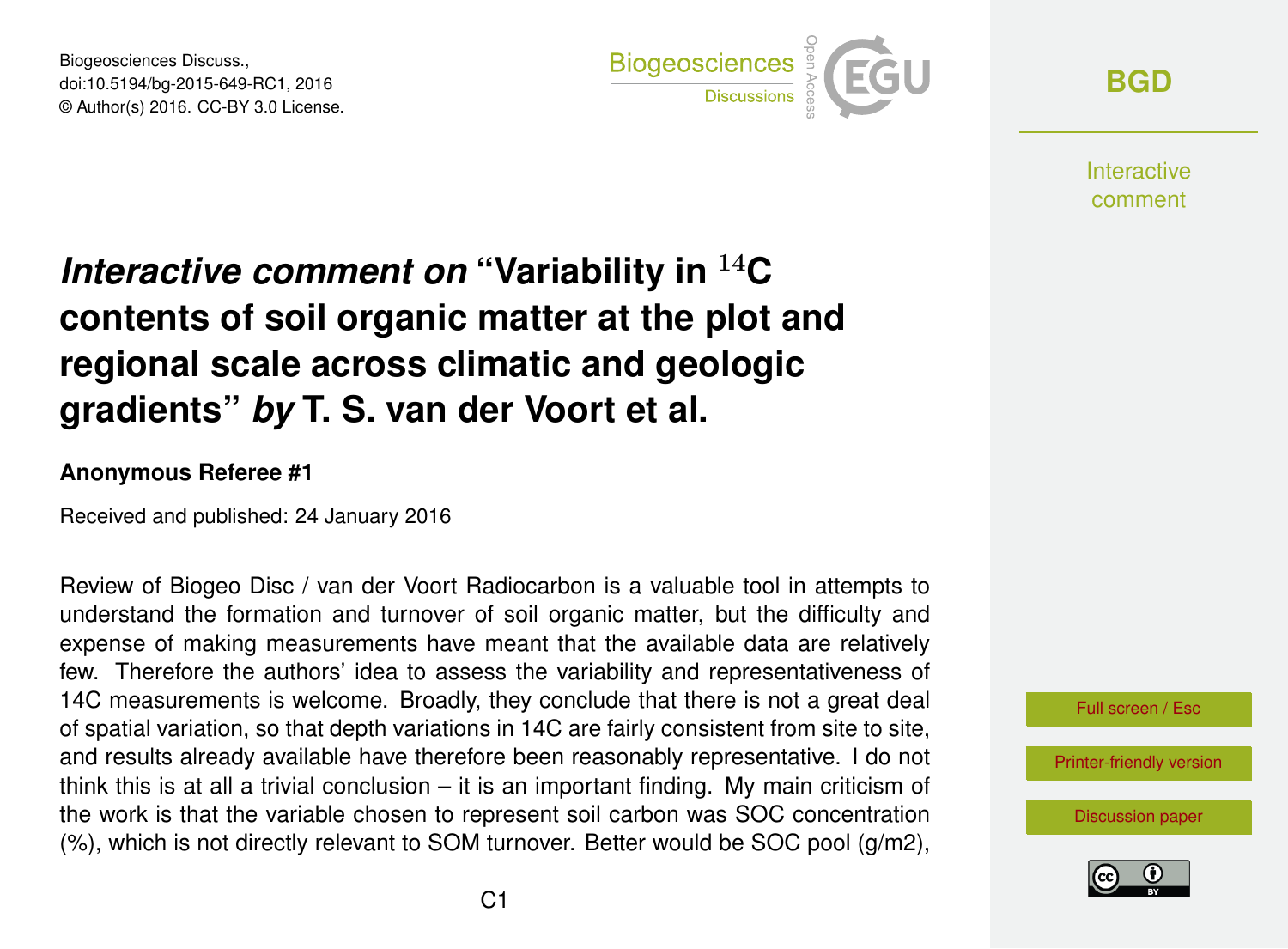which is the natural relative of turnover rate. Therefore I suggest that either the authors justify the use of concentrations, or they reanalyse their results using C pools. More minor comments: Line 21 Here the results for "topsoils" are claimed to have been reported. As far as I understand it by topsoil they mean the top of the mineral soil beneath the O (LF) layer. I question whether this really is topsoil in the sense of containing organic matter undergoing turnover and being intimately connected to ecosystem processes – in other words I reckon that the LF material is functionally important and should be counted as soil. If the authors do not agree, then some discussion would be welcome. It would be of interest to know for example how much C (g/m2) is in the LF layer, and how much in the 0-5 cm at the top of the mineral soil. Moreover, the numbers quoted in the Abstract ( $\triangle$ 14C 159, sd 36.4) appear actually to refer to the LF layer (Table 2)! Line 26 This last line of the Abstract is weak, if there are "important consequences" you should say what they are. Materials and methods The dates of much of the soil sampling are stated to be "in the course of the 1990s" which could mean that some samples were collected 10 years apart. Other samples were collected in 2014. It therefore is not strictly correct to compare 14C values, since they are not constant with time in soil in situ – indeed that is why 14C is a useful variable, and why the data of sampling is an important qualifier of every 14C measurement. Maybe the analysis here would not be much affected by the assumption that the 14C values refer to the same point in time, but the issue should be acknowledged and the assumption justified – perhaps the MRT values are sufficiently long that a few years' difference in sampling date is of no consequence? Equation (2) This doesn't look right to me – the leading ∆14C shouldn't be there. Also, is it really necessary to apply the equation only to samples with a value of  $R>1$ , which is what seems to be stated in lines 124-5? And after reading further, I realise that I do not understand the difference between R and Fm. Line 173 I don't see why the expressions "worst case" and "best case" are used here  $-$  the facts are the facts, we should not judge them. Also, I do not fully understand what is learnt by showing that the variability of 14C correlates (or does not correlate) with variables like slope, MAP etc. This is not

Interactive comment

Full screen / Esc

[Printer-friendly version](http://www.biogeosciences-discuss.net/bg-2015-649-RC1-print.pdf)

[Discussion paper](http://www.biogeosciences-discuss.net/bg-2015-649)